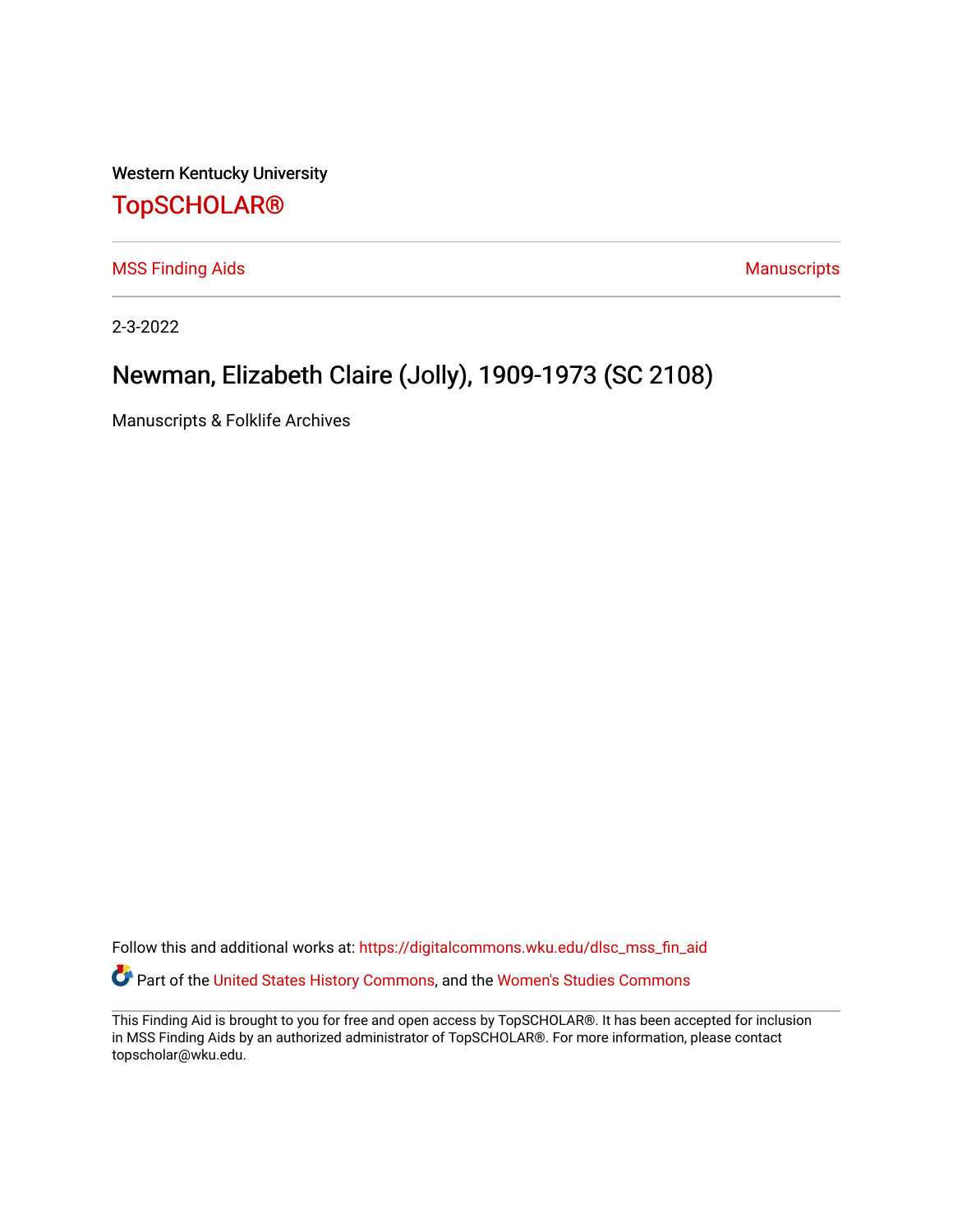Manuscripts & Folklife Archives Department of Library Special Collections Western Kentucky University Bowling Green, KY 42101-1092

*Descriptive Inventory*

#### **SC 2108 NEWMAN, Elizabeth Claire (Jolly), 1909-1973**

1 folder. 1 item. 1927. Original.

SC2022.11.1

#### *BIBLIOGRAPHIC RECORD*

SC NEWMAN, Elizabeth Claire (Jolly), 1927 2108 1909-1973

> Letter, 7 December 1927, from Elizabeth (Jolly) Newman to Emily Jones, Strawberry, Kentucky. She describes the circumstances of her hasty marriage to James C. Newman that same day: her drunkenness during their date a few days earlier; his attempt to visit her late at night, which resulted in her eviction by the housemother at her residence; their train trip to marry in Jeffersonville, Indiana, with its abundance of "marriage parlors"; their return to Louisville, Kentucky to shop for a ring; and her plans to visit her family in Stanford, Kentucky at Christmas without revealing her marriage until she departs. She also promises Emily that marriage will not interfere with their "good times." Includes a note from "Jimmy" promising to "love, honor, and obey."

1 folder. 1 item. Original. SC2022.11.1

#### *SUBJECT ANALYTICS*

Courtship, 1927 Jeffersonville, Indiana – Comments about, 1927 Jones, Emily – Letter to Newman, James Clayton, 1906-1963 – Relating to